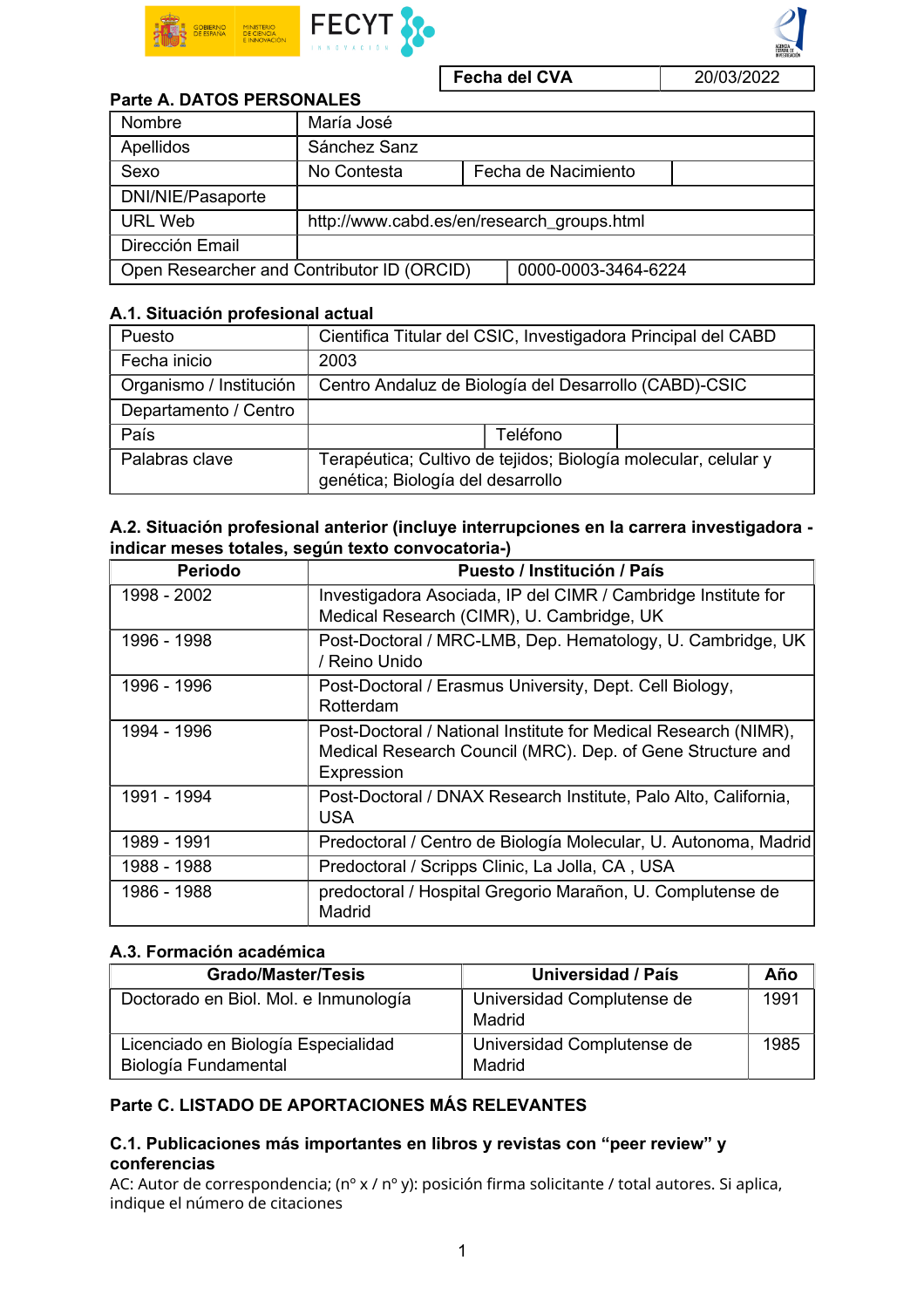



- 1 Artículo científico. ; ; ; ; ; Maria Jose Sanchez. 2018. Searching for a Cell-Based Therapeutic Tool for Haemophilia A within the Embryonic/Foetal Liver and the Aorta-Gonads-Mesonephros Region. LJ Serrano Ramos, A Cañete, T García-Leal, AI Flores, P de la Torre, A Liras and MJ Sánchez\*.Thromb Haemost. 118, pp.1370-1381.
- 2 Artículo científico. ; ; ; ; ; Maria Jose Sanxhez. 2017. A population of hematopoietic stem cells derives from GATA4-expressing progenitors located in the placenta and lateral mesoderm of mice.Cañete, A; Carmona, R; Ariza, L; Sanchez, MJ; Rojas A and Muñoz-Chapuli, R Haematologica. 102, pp.647-655.
- 3 Artículo científico. ; ; ; ; ; ; Maria Jose Sanchez. 2017. Characterization of a Fetal Liver Cell Population Endowed with Long‐Term Multiorgan Endothelial Reconstitution Potential.Cañete, Ana; Comaills, V; Prados, IM; Castro, AM; Hammad, S ; Ybot-Gonzalez, P ; Bockamp, E; Hengstler, JG ; Gottgens, B; Sanchez, MJ\*.Stem Cells. 108, pp.507-521.
- 4 Artículo científico. ; ; ; et al;. 2013. Single site-specific integration targeting coupled with embryonic stem cell differentiation provides a high-throughput alternative to in vivo enhancer analyses.Cañete, A; Carmona, R; Ariza, L; Sanchez, MJ; Rojas A and Muñoz-Chapuli, R Biol Open.2-11, pp.1229-1238.
- 5 Artículo científico. ; ; ; et al;. 2010. Cis-regulatory remodeling of the SCL locus during vertebrate evolution.Gottgens, Berthold; Ferreira, R; Sanchez-Sanz, Maria Jose; Ishibashi, Shoko; Li, Juan; Spenberger, D; Lefevre, Pascal; Ottersbach,Katrin; Chapman,M.; Kinston,Sarah; Knezevic,Kathy; Hoogenkamp,Maarten; Follows,George; Bonifer,Constanze; Amaya, Enrique; Green, Anthony Molecular and Cellular Biology. 2010, pp.5741-5751.
- 6 Artículo científico. ; ; ; et al;. 2010. Enhanced hematovascular contribution of SCL 3' enhancer expressing fetal liver cells uncovers their potential to integrate in extramedullary adult niches .Garcia-Ortega, Antonio Miguel; Cañete-Sánchez, Ana; Quintero-Ruiz, Maria Cristina; Silberstain, Lev; Piquer-Gil M; Alvarez-Dolado M; Dekel, Benjamin; Gottgens, Berthold; Sanchez-Sanz, Maria Jose Stem Cells. 28, pp.100-112.
- 7 Artículo científico. 2010. cis-Regulatory remodeling of the SCL locus during vertebrate evolution.Mol Cell Biol. 30, pp.5741-5751.
- 8 Artículo científico. ; ; ; ; Maria Jose Sanchez. 2009. Cell fusion contributes to pericyte formation after stroke. Piquer-Gil M, Garcia-Verdugo JM, Zipancic I, Sanchez MJ, Alvarez-Dolado M J Cereb Blood Flow Metab. 29, pp.480-485.
- 9 Artículo científico. ; ; ; et al;. 2009. In vivo fate mapping with SCL regulatory elements identifies progenitors for primitive and definitive hematopoiesis in mice.Bockamp E, Antunes C, Liebner S, Schmitt S, Cabezas-Wallscheid N, Heck R, Ohnngemach S, Oesch-Bartlomowicz B, Rickert C, Sanchez MJ, Hengstler J, Kaina B, Wilson A, Trumpp A, Eshkind L.Mech Dev. 126, pp.863-872.
- 10 Artículo científico. 2008. A novel mode of enhancer evolution: the Tal1 stem cell enhancer recruited a MIR element to specifically boost its activity.Genome Res.18, pp.1422-1432.
- 11 Artículo científico. ; ; ; ; ; ; Maria Jose Sanchez. 2008. A novel mode of enhancer evolution: the Tal1 stem cell enhancer recruited a MIR element to specifically boost its activity.Smith AM, Sanchez MJ, Follows GA, Kinston S, Donaldson IJ, Green AR, Gottgens B Genome Res. 18, pp.1422-1432.
- 12 Artículo científico.;;;;; Maria Jose Sanchez. 2008. Organinjury- induced reactivation of hemangioblastic precursor cells.Dekel B, Metsuyanim S, Garcia AM, Quintero C, Sanchez MJ\*, Izraeli S\*.Leukemia. 22, pp.103-113.
- 13 Artículo científico. ; ; ; ; Maria Jose Sanchez. 2007. The notch pathway positively regulates programmed cell death during erythroid differentiation. Robert-Moreno A, Espinosa L, Sanchez MJ, De la Pompa JL and BigasA.Leukaemia. 21, pp.1496-1503.
- 14 Artículo científico. 2005. Transgenic analysis of the stem cell leukemia +19 stem cell enhancer in adult and embryonic hematopoietic and endothelial cells.Stem Cells. 23, pp.1378-1388.
- 15 Artículo científico. ; ; ; et al;. 2005. Transgenic analysis of the stem cell leukemia +19 stem cell enhancer in adult and embryonic hematopoietic and endothelial cells.ilberstein L, Sanchez MJ, Socolovsky M, Liu Y, Hoffman G, Kinston S, Piltz S, Bowen M, Gambardella L, Green AR, Gottgens B.Stam Cells. 23, pp.1378-1388.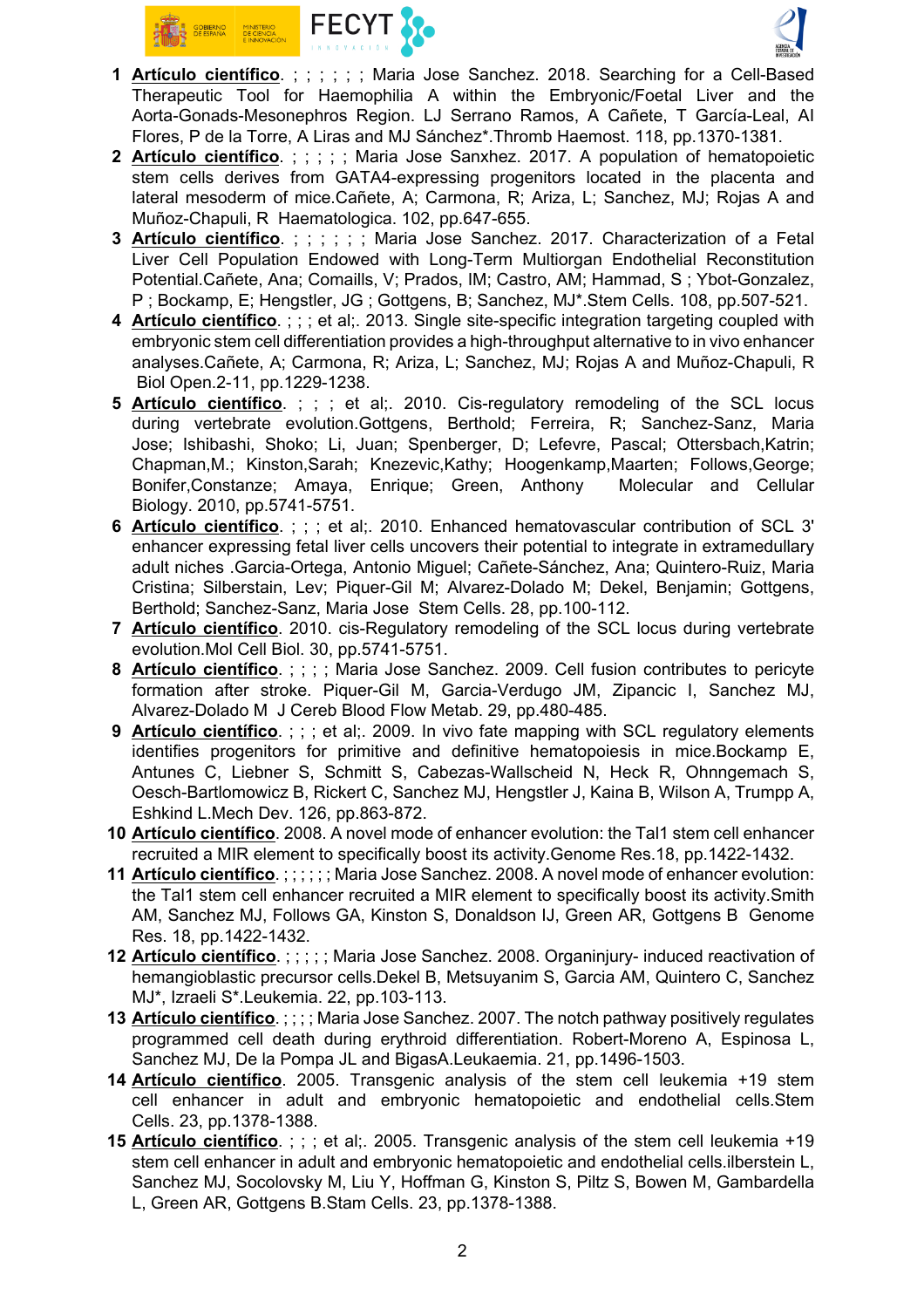



- 16 Artículo científico. 2004. The scl +18/19 stem cell enhancer is not required for hematopoiesis: identification of a 5' bifunctional hematopoietic-endothelial enhancer bound by Fli-1 and Elf-1 Mol Cell Biol. 24, pp.1870-1883.
- 17 ; ; ; et al;. 2006. he RNA Binding Protein Zfp36l1 Is Required for Normal Vascularisation and Post- Transcriptionally Regulates VEGF Expressiono. Sarah E. Bell, Maria Jose Sanchez, Olivera Spasic-Boskovic, Tomas Santalucia,Laure Gambardella, Graham J. Burton, John J. Murphy, John D. Norton,6 Andrew R. Clark, and Martin Turner 235, pp.3144-3155.

## C.2. Congresos

- 1 1; Maria Jose Sanchez. Transplantation of Fetal Liver Cells into Newborn Hemophilic Mice for Hemophilia A Cell Therapy. ISTH Congress. 2020. Italia.
- 2 1; Maria Jose Sanchez. Fetal liver haemato/vascular progenitor cells as a cell-based therapeutic tool for neonatal haemophilia. ESGCT 27th annual Congress and SETGC. ESGCT y SETGC. 2019. España.
- 3 Maria Jose Sanchez. Characterization of a Foetal Liver Cell Population with Endothelial Engraftment Potential in Neonatal Mice. MJ Sanchez. ESGCT 24th Annual Congress and ISSCR. ESGCT. 2016. Italia.
- 4 1; Maria Jose Sanchez. Transplantation of fetal liver cells into newborn hemophilic mice for the treatment of hemophilia A without inhibitors formation.S Merlin, S Buzzi, T Garcia-Leal, MJ Sanchez, A Follenzi. 10th BIC International Conference. BIC. Italia.

### C.3. Proyectos o líneas de investigación

- 1 Proyecto. Búsqueda de poblaciones celulares sanguíneas desreguladas tras un ictus pediátrico a través del análisis transcripcional de célula única, Single-Cell RNA-seq. Patricia Ybot Gonzales. (INSTITUTO DE BIOMEDICINA DE SEVILLA). 12/12/2022- 12/12/2025. 109.000 €.
- 2 Proyecto. MECANISMOS DE DESARROLLO ANIMAL BI0 295 2022. Consejería de Economía e Innovación Tecnológica. Maria Jose Sanchez Sanz. (Centro Andaluz de Biología del Desarrollo). 04/03/2022-31/12/2023. 4.654 €.
- 3 Proyecto. MECANISMOS DE DESARROLLO ANIMAL BI0 295 2021. Consejería de Economía e Innovación Tecnológica. Maria Jose Sanchez Sanz. (Centro Andaluz de Biología del Desarrollo). 25/11/2020-31/12/2022. 4.875 €.
- 4 Proyecto. MECANISMOS DE DESARROLLO ANIMAL BI0 295 2019. Consejería de Economía e Innovación Tecnológica. Maria Jose Sanchez Sanz. (Centro Andaluz de Biología del Desarrollo). 25/11/2019-31/12/2021. 9.751 €.
- 5 Proyecto. THE MYOGENIC REGULATORY FACTOR MRF4: TRANSCRIPTIONAL CONTROL AND ITS FUNCTION ON MUSCLE HYPERTROPHY. (Ministerio de Ciencia e Innovación. Investigación). 01/01/2018-01/01/2020.
- 6 Proyecto. MECANISMOS DE DESARROLLO ANIMAL BI0 295 2018. Consejería de Economía e Innovación Tecnológica. Maria Jose Sanchez Sanz. (Centro Andaluz de Biología del Desarrollo). 25/11/2018-31/12/2019. 5.681 €.
- 7 Proyecto. MECANISMOS DE DESARROLLO ANIMAL BI0 295 2017. Consejería de Economía e Innovación Tecnológica. Maria Jose Sanchez Sanz. (Centro Andaluz de Biología del Desarrollo). 25/11/2017-31/12/2018. 2.350 €.
- 8 Proyecto. PROGENITORES HEMATO-VASCULARES TRANSPLANTABLES: ORIGEN ONTOGENICO, CARACTERIZACION Y MECANISMOS MOLECULARES INVOLUCRADOS EN SU DIFERENCIACION.. Maria Jose Sanchez Sanz. (Centro Andaluz de Biología del Desarrollo). 01/01/2010-01/01/2014. 157.300 €.
- 9 Proyecto. Mejora y adaptación de infraestructura para cultivos celulares nivel P2 y citometria del CABD.. Ministerio de Ciencia e Innovación. Maria Jose Sanchez. (Centro Andaluz de Biología del Desarrollo). Desde 01/01/2016. 240.088 €.

#### C.5. Estancias en centros de I+D+i públicos o privados

- 1 Cambridge Institute for Medical Research (CIMR, Cambride University.. Reino Unido. Cambridge. 01/01/1998-01/01/2002. 5 años. Contratado/a.
- 2 LMB MRC. Reino Unido. Cambridge. 01/01/1997-01/01/1998. 1 año. Posdoctoral.